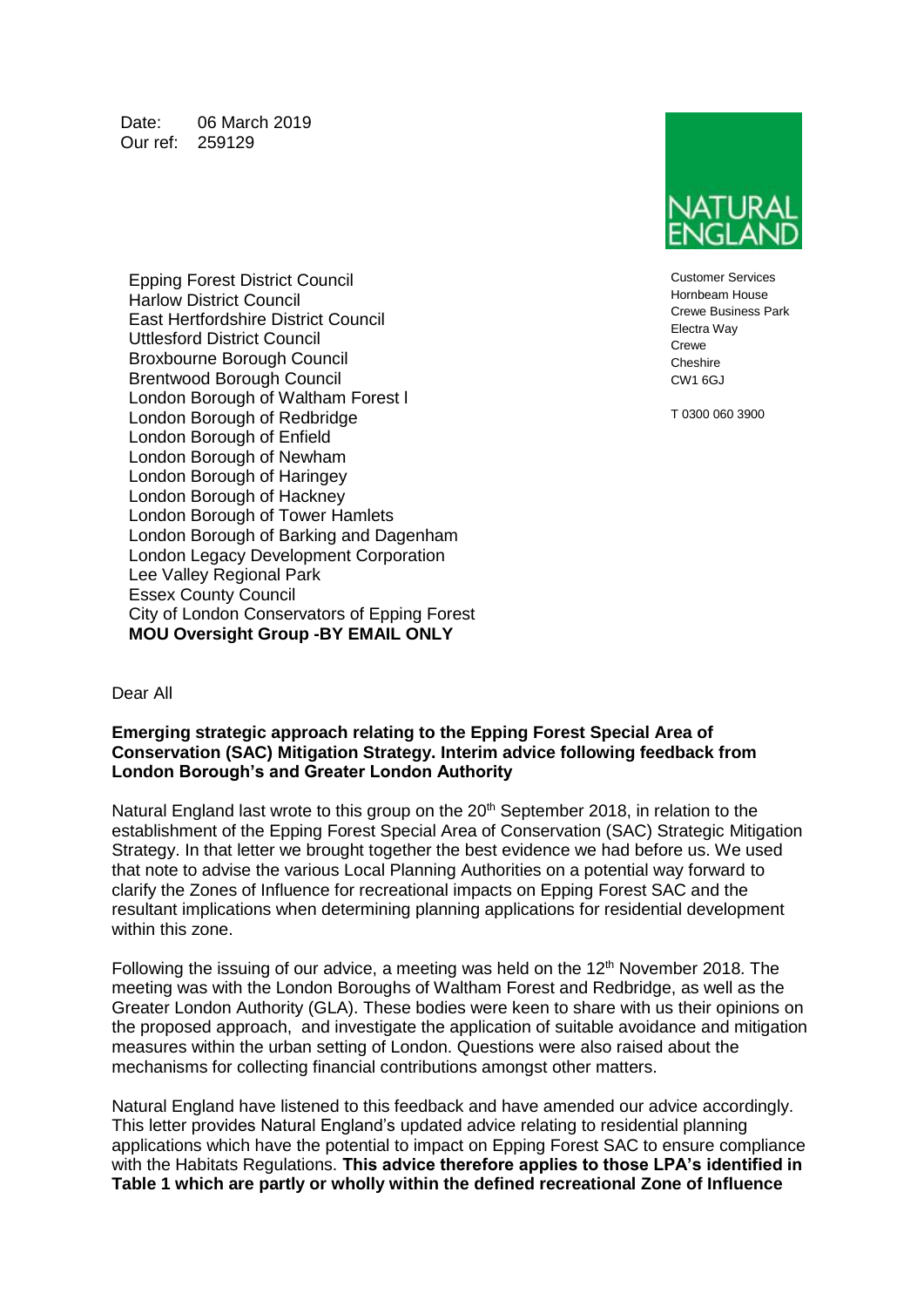# **(ZOI).**

It still does not address the potential air pollution impacts as Natural England is still considering the recently updated Habitats Regulations Assessment for the Epping Forest District local plan. We will be providing our formal written advice on the updated HRA to the Inspector by 25<sup>th</sup> April 2019.

For further information on Epping Forest SAC, please see the [Conservation Objectives](http://publications.naturalengland.org.uk/category/6581547796791296) which explains how each site should be restored and/or maintained.

## **Recreational 'Zone of Influence' (ZoI)**

As part of the work required to produce the Mitigation Strategy, Footprint Ecology undertook a visitor survey to identify a recreational zone of influence and to identify the distance the majority of visitors will travel to visit Epping Forest SAC. This report identified that 75% of visitors travelled up to 6.2Km to the SAC.

Natural England therefore advises that in this interim period (that is until further evidence collected during Summer 2019 can be examined and taken into account. Aiming for January 2020), a zone of influence of 6.2Km is used to determine whether residential applications will have a recreational impact on Epping Forest SAC. We are aware that this is an interim solution and that we expect all parties will work together over the course of 2019, with regard evidence collection, to inform a full solution at a later date.

| <b>LPA</b>                                | Within 0-3Km ZOI | Within 3-6.2 Km ZOI                 |
|-------------------------------------------|------------------|-------------------------------------|
| <b>Epping Forest District Council</b>     | $\checkmark$     |                                     |
| London Borough of Redbridge               | $\checkmark$     | $\checkmark$                        |
| London Borough of Waltham<br>Forest       | $\checkmark$     | $\checkmark$                        |
| London Borough of Enfield                 | $\checkmark$     | $\checkmark$                        |
| London Borough of Newham                  | $\checkmark$     | $\checkmark$                        |
| London Legacy Development<br>Corporation  | $\checkmark$     |                                     |
| London Borough of Tower<br><b>Hamlets</b> | X                | $\checkmark$ (just clipped by zone) |
| London Borough of Hackney                 | X                |                                     |
| London Borough of Haringey                | X                | $\checkmark$ (just clipped by zone) |
| London Borough of Barking and<br>Dagenham | X                | $\checkmark$ (just clipped by zone) |
| Harlow                                    | X                | √                                   |
| <b>Broxbourne</b>                         | X                |                                     |
| <b>Uttlesford</b>                         | X                | X                                   |
| <b>East Hertfordshire</b>                 | X                | X                                   |
| <b>Brentwood</b>                          | X                | $\checkmark$ (just clipped by zone) |

The Table below identifies the Local Planning Authorities which fall either partly or completely within the 6.2 Km Zone of Influence for recreational pressure impacts:

In the context of your duty as competent authority under the provisions of the Habitats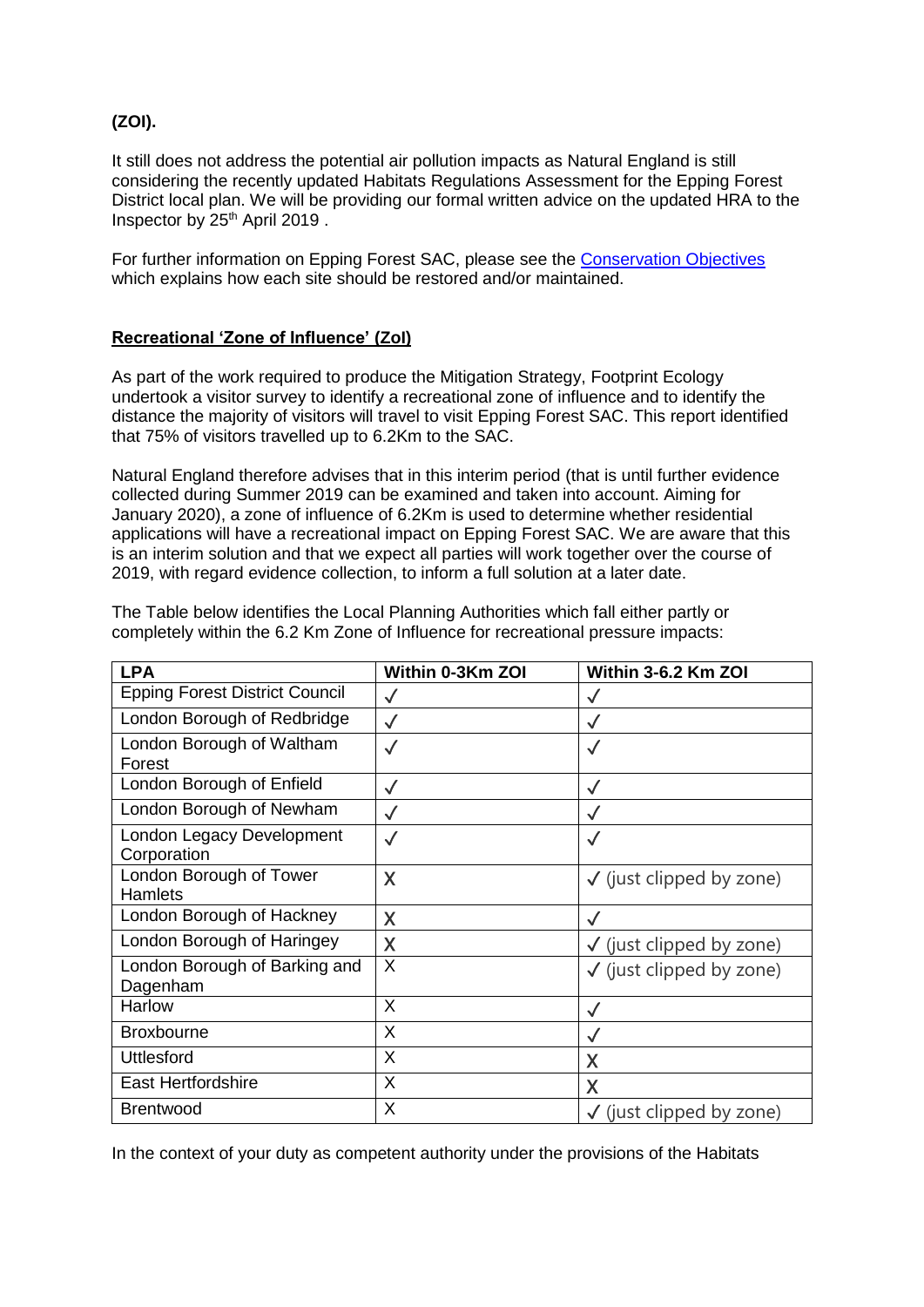Regulations<sup>1</sup>, it is anticipated that new residential development within this ZOI constitutes a likely significant effect (LSE) on the sensitive interest features of the SAC through increased recreational pressure, either when considered 'alone' or 'in combination'. Our proposition is that from April 1<sup>st</sup> 2019 (or earlier if able), those relevant Local Planning Authorities listed above will begin assessing applications against our advice, and securing avoidance and mitigation measures accordingly.

As you will be aware, the Epping Forest Mitigation Strategy is a large-scale strategic project which involves a number of authorities working together to mitigate these effects. Once finalised, the Mitigation Strategy will comprise a package of strategic mitigation measures to address such effects, which will be costed and funded through developer contributions. The final Mitigation Strategy will address:

- Recreational pressure impacts
- Air quality impacts (Mitigation measures still to be identified)

There is now an initial draft of costed Strategic Access Management Measures which has been prepared by the City of London Conservators of Epping Forest and endorsed by Epping Forest District Council in consultation with the wider HMA MoU Oversight Group<sup>2</sup> including Natural England. This package of measures can therefore be used in this interim period until the full Mitigation Strategy has been completed. It should therefore be noted that the tariffs may be subject to change once the final Mitigation Strategy has been completed and costed to address outstanding matters such as air pollution impacts.

# **Interim consultation arrangements**

The following types of development which fall within the ZOIs should be considered as appropriate:

- New dwellings of 1+ units (excludes replacement dwellings and extensions)
- Houses in Multiple Occupancy (HMOs)
- Student Accommodation

-

- Residential care homes and residential institutions (excludes nursing homes)
- Residential caravan sites (excludes holiday caravans and campsites)
- Gypsies, travellers and travelling show people plots

We advise that this should include new applications as well as those with outline planning permission where this issue has not previously been assessed through the HRA process.

## **Interim approach to avoidance and mitigation measures**

## *For larger scale residential developments (0 – 6.2km - 100 units plus)*

It is up to each developer or Local Planning Authority to propose suitable strategic or bespoke mitigation packages. Natural England will work with each Local Planning Authority

 $<sup>1</sup>$  Conservation of Habitats and Species Regulations 2017, as amended (commonly known as the 'Habitats</sup> Regulations'). Requirements are set out within Regulations 63 and 64 of the Habitats Regulations, where a series of steps and tests are followed for plans or projects that could potentially affect a European site. The steps and tests set out within Regulations 63 and 64 are commonly referred to as the 'Habitats Regulations Assessment' process. The Government has produced core guidance for competent authorities and developers to assist with the Habitats Regulations Assessment process. This can be found on the Defra website.

<sup>&</sup>lt;u><http://www.defra.gov.uk/habitats-review/implementation/process-guidance/guidance/sites/></u><br><sup>2</sup> 'Memorandum of Understanding – Managing the impacts of growth within the West Essex/East Hertfordshire Housing Market Area on Epping Forest SAC February 2017'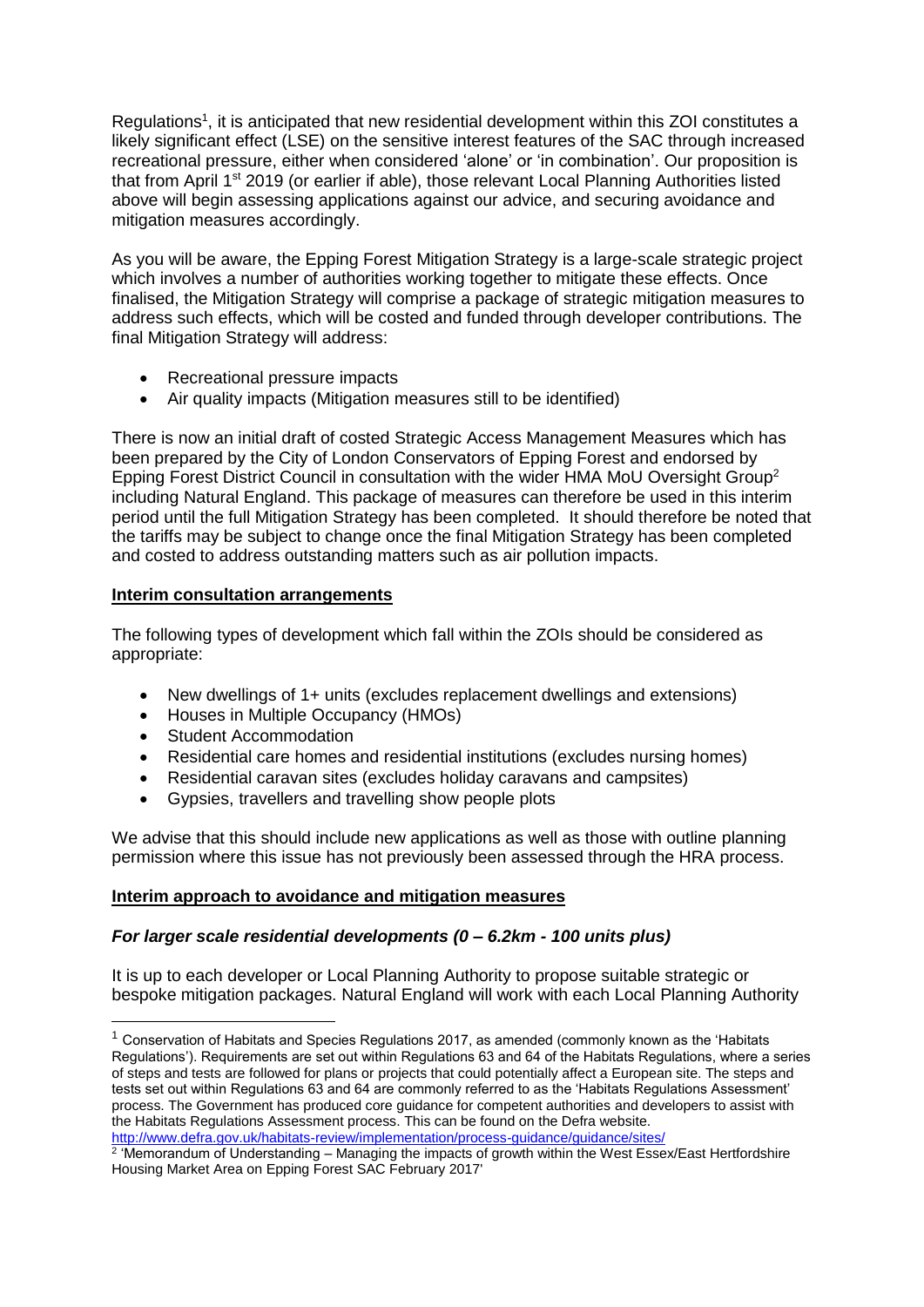and developer thereafter on a case by case basis, to deliver a package of avoidance and mitigation measures. We expect that developers will deliver some or all of the potential methods below. The requirement will vary depending on a number of factors including; size of development; scale of development; proximity to the SAC; ease of access to the SAC; availability of other green space etc.

A financial contribution to strategic measures as set out in the costed Strategic Access Management Measures provided by the City of London Conservators of Epping Forest will be required for development in the 0-3Km ZoI. In addition SANGs are still the preferred mechanism for avoiding impacts and suitably designed sites will be looked upon favourably, however this is not the only mechanism we would consider. This acknowledges the spatial uniqueness of each of the affected Local Planning Authorities.

The list below is not an exhaustive or definitive list of measures but when providing SANGs we would like to see developers deliver;

- Well-designed open space/green infrastructure within the development. This can help minimise any predicted increase in recreational pressure to the European sites by containing the majority of recreation within and around the development site boundary. These sites will have to be of a certain size and quality to actively encourage visits away from the SAC. Natural England would be happy to advise developers and/or their consultants on the detail of this at the pre-application stage through our charged Discretionary Advice Service, further information on which is available [here](https://www.gov.uk/guidance/developers-get-environmental-advice-on-your-planning-proposals)*.*
- There are a number of green spaces already in the vicinity of the Epping Forest SAC that could be improved to deliver an even better visitor experience. Working with those landowners it could be possible to deliver a SANG style experience on these areas, by upgrading them. Increasing their capacity to absorb more visitors. Where appropriate, larger developments could contribute to these green spaces in lieu of providing additional onsite green infrastructure.
- There is an opportunity for contributions to be taken to allow the purchase of green space to be owned and managed by the Corporation of London. To be de facto used as SAC Buffer land. If this land could then be enhanced as a honey pot site with café and toilet facilities, it could work as a positive to direct visitors away from the sensitive locations of the SAC.
- SAMM contributions will be sought within 0-3KM. However, SAMM contributions may also be sought for development within the 3-6.2km Zone of Influence as part of a bespoke solution, particularly in situations where housing densities will make the delivery of on-site SANGs difficult .
- Improvements to footpath network to improve accessibility and permeability to recreational walkers. Hopefully to encourage them to use local spaces that are walkable from home, instead of jumping in their cars and driving to the SAC. Again to be assessed on a case by case basis.
- Contributions to other green projects being delivered by other parties such as the Greater London Authority. Agreed on a case by case basis with Natural England.

In addition to this, opportunities exist when delivering SANGs to provide traditional green infrastructure projects, which are deliverable in an Urban Setting such as; Living Walls; Green Roof; Brown Roof; Street Trees. These are environment gains that are good for air